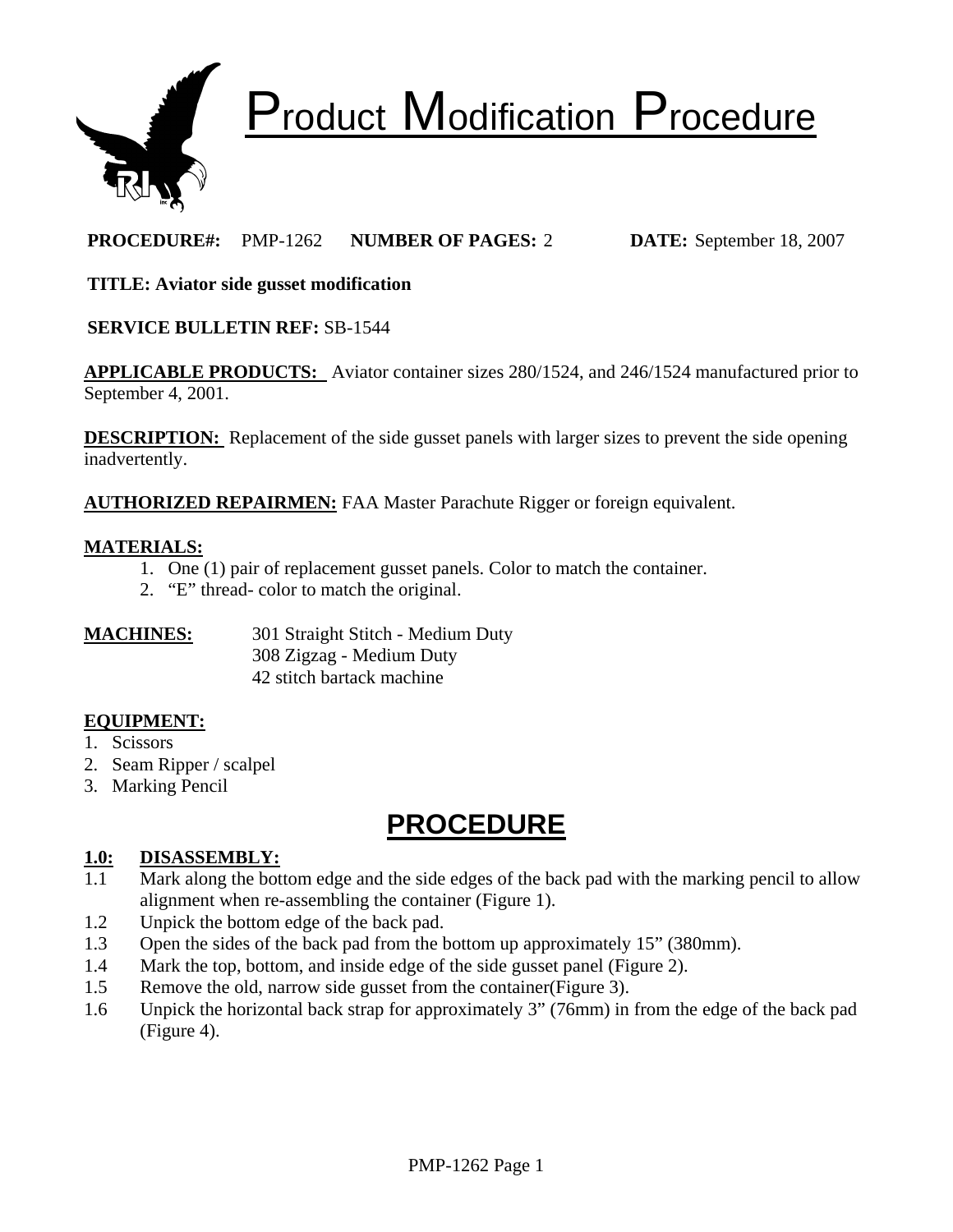# **2.0 REASSEMBLY:**

- 2.1 Position the bottom edge of the gusset panel along the previously marked line with the hook Velcro facing down and the small end towards the bottom of the container (Figure 5).
- 2.2 Stitch in place with a single row of 301 stitching along the outside row of stitching on the binding tape.
- 2.3 Replace the bartack at the top corner of the gusset as per the original with a 42 stitch bartack or equivalent zig-zag stitch (Figure 5).
- 2.4 Re-stitch the horizontal back strap assembly, making sure to sew three rows across the open end of the back strap (Figure 6).
- 2.5 Re-stitch the back pad in place as marked earlier with a 301 single needle and E thread (Figure 7).
- 2.6 Place a mark at 6" (150mm) up from the bottom corners of the back pad (Figure 8).
- 2.7 Reinforce the bottom sides of the back pad and over the horizontal back strap with a 308 zig-zag stitch (Figure 9).
- 2.8 Modification complete (Figure 10).

# **3.0 INSPECTION:**

- 3.1 Correct orientation of the gusset panels.
- 3.2 Bartack at the upper corner of the gusset.
- 3.3 Horizontal back strap re-stitched.
- 3.4 Back pad re-stitched along alignment lines.
- 3.5 Zig-zag reinforcing in place and correct length.

## **CONTACT PERSON:**

SANDY R. REID, President RIGGING INNOVATIONS INC. 4900 N. TUMBLEWEED RD. BLDG. 1, P.O. BOX 86 ELOY AZ 85231 USA TELEPHONE:520.466.2655 FAX: 520.466.2656 sandy@rigginginnovations.com [www.rigginginnovations.com](http://www.rigginginnovations.com/)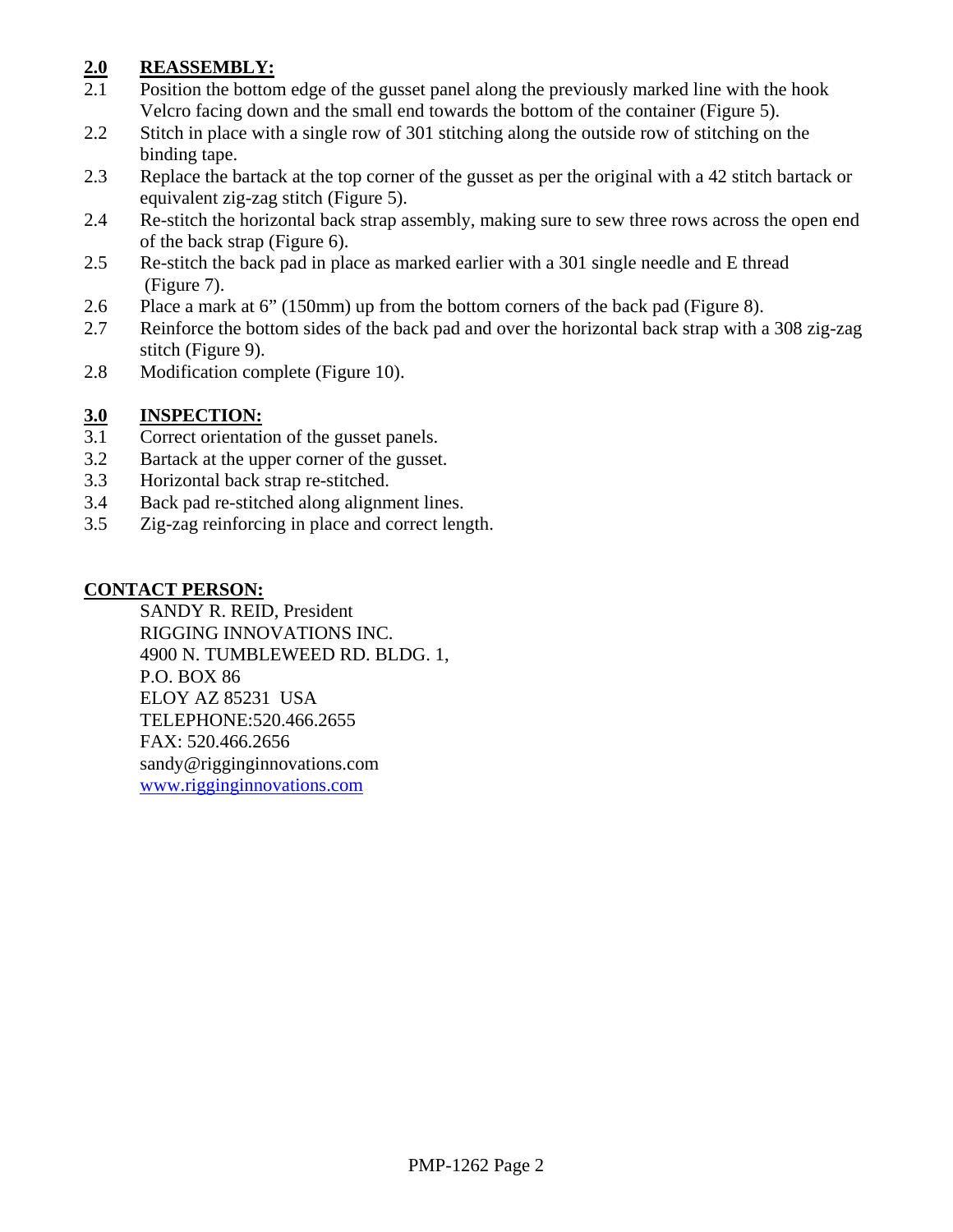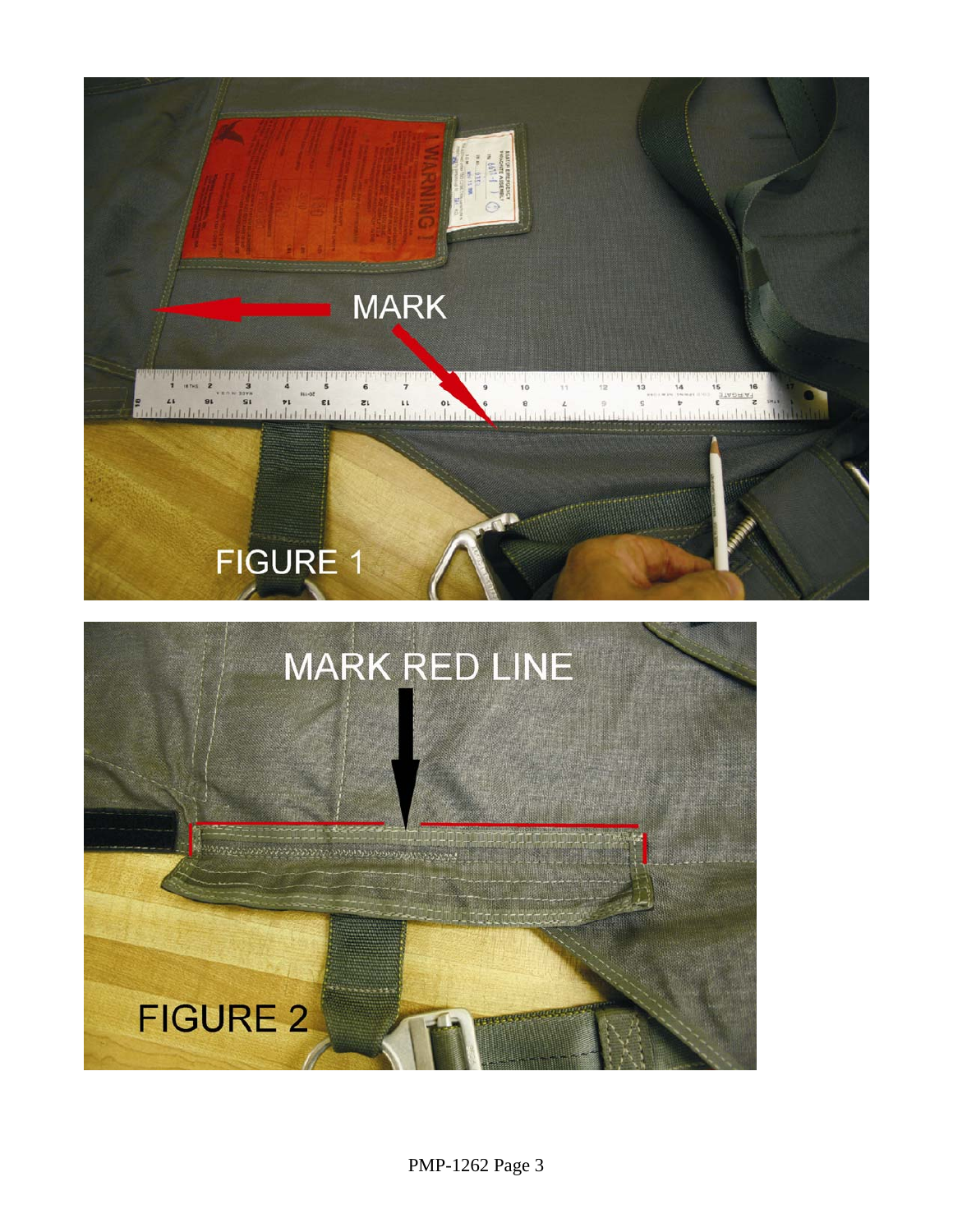

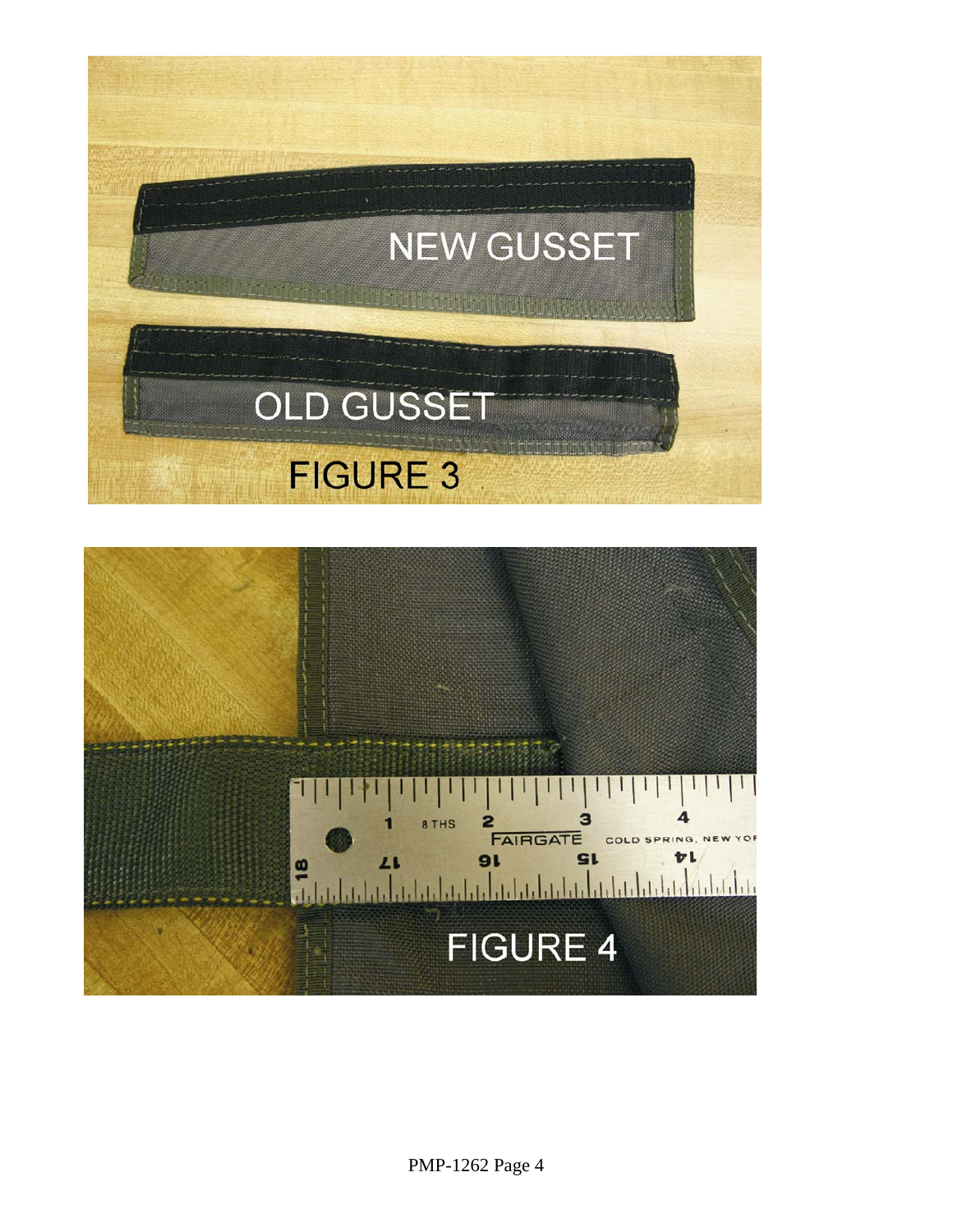

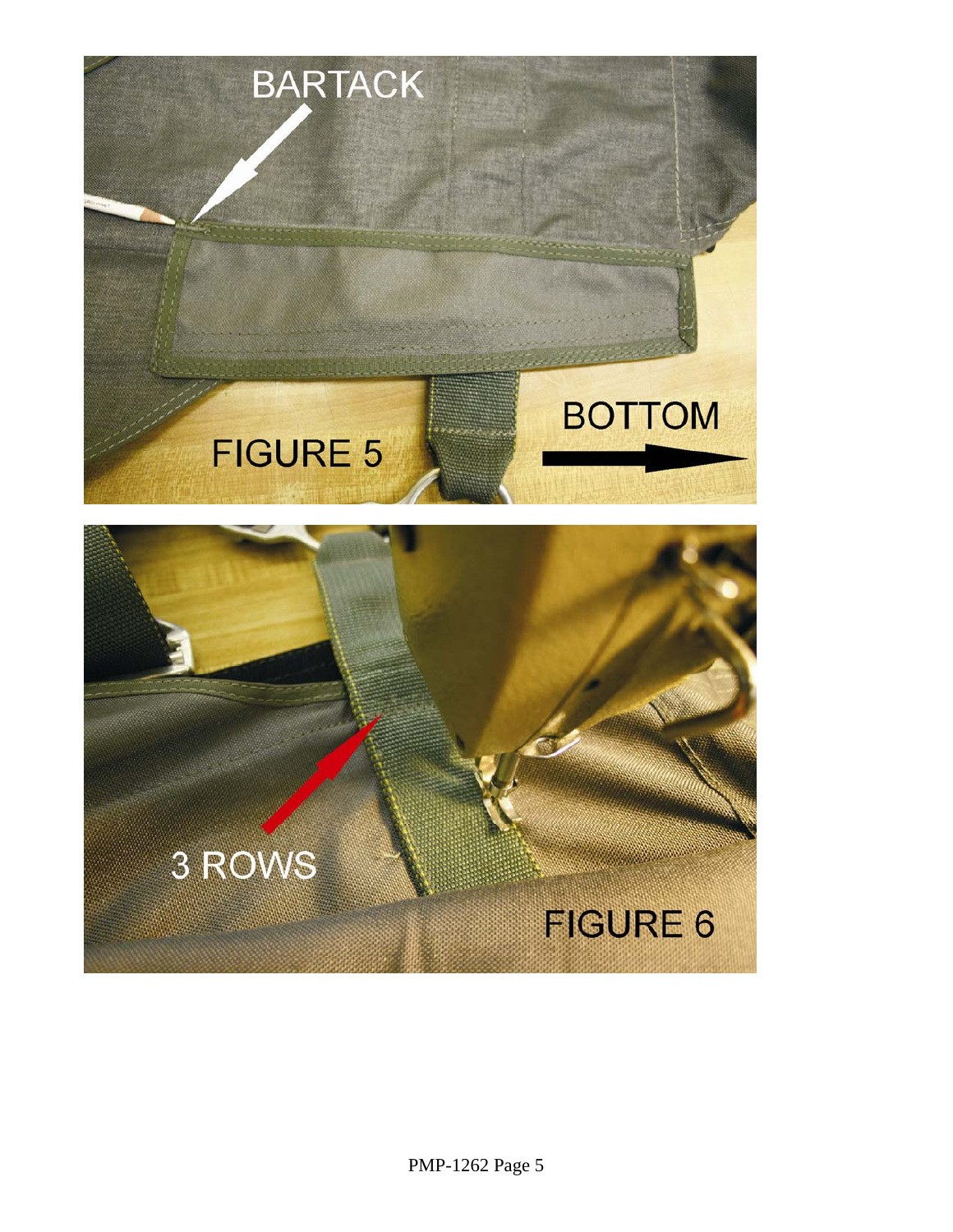